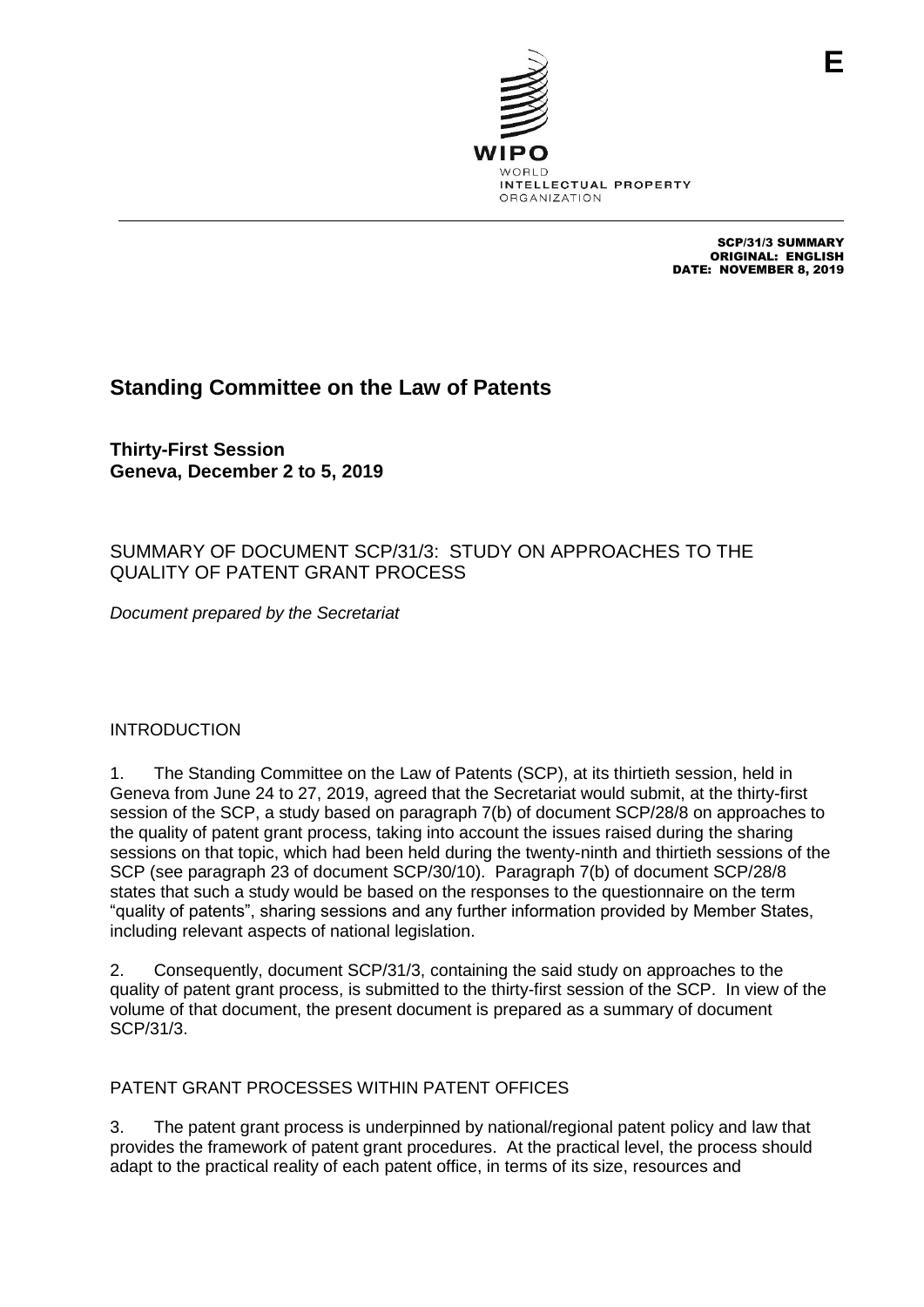infrastructure. These aspects determine the designing of the patent grant process and steps and the work carried out by each patent office. Therefore, inevitably, there are differences in the patent grant process among patent offices.

4. At the general level, however, the process may be described as shown in Fig.1., although an important difference can be observed among the patent offices, for example, absence of prior art search and substantive examination in some offices. Regardless of these differences, in short, the patent grant process encompasses: (i) actions and decisions made within the patent office; and (ii) various communications with the users of the patent system (i.e., applicants and third parties). Although they are not described in Fig.1, in practice, many more detailed procedural steps and notifications/communications are involved in the patent grant process, for example, checking translations, priority documents, declarations and other evidence, payment of fees, etc. For the purpose of this study, it is important to clarify that the patent grant process is more than just prior art search and substantive examination. It covers the entire process, including dispatching communications and publishing gazettes.



## Fig. 1 Overview of the Patent Grant Process

### OVERVIEW OF APPROACHES TO THE QUALITY OF PATENT GRANT PROCESS WITHIN PATENT OFFICES

5. While the patent grant process in patent offices is not the only determinant factor of patent quality, it is apparent that many patent offices regard it as one of the key factors which is important to improve the quality of patents. The responses to the SCP Questionnaire suggests that quality of a patent granting process within the patent office is closely related to quality of a granted patents, since the quality of the process leads to the quality of its outcome (granted patents and rejected applications).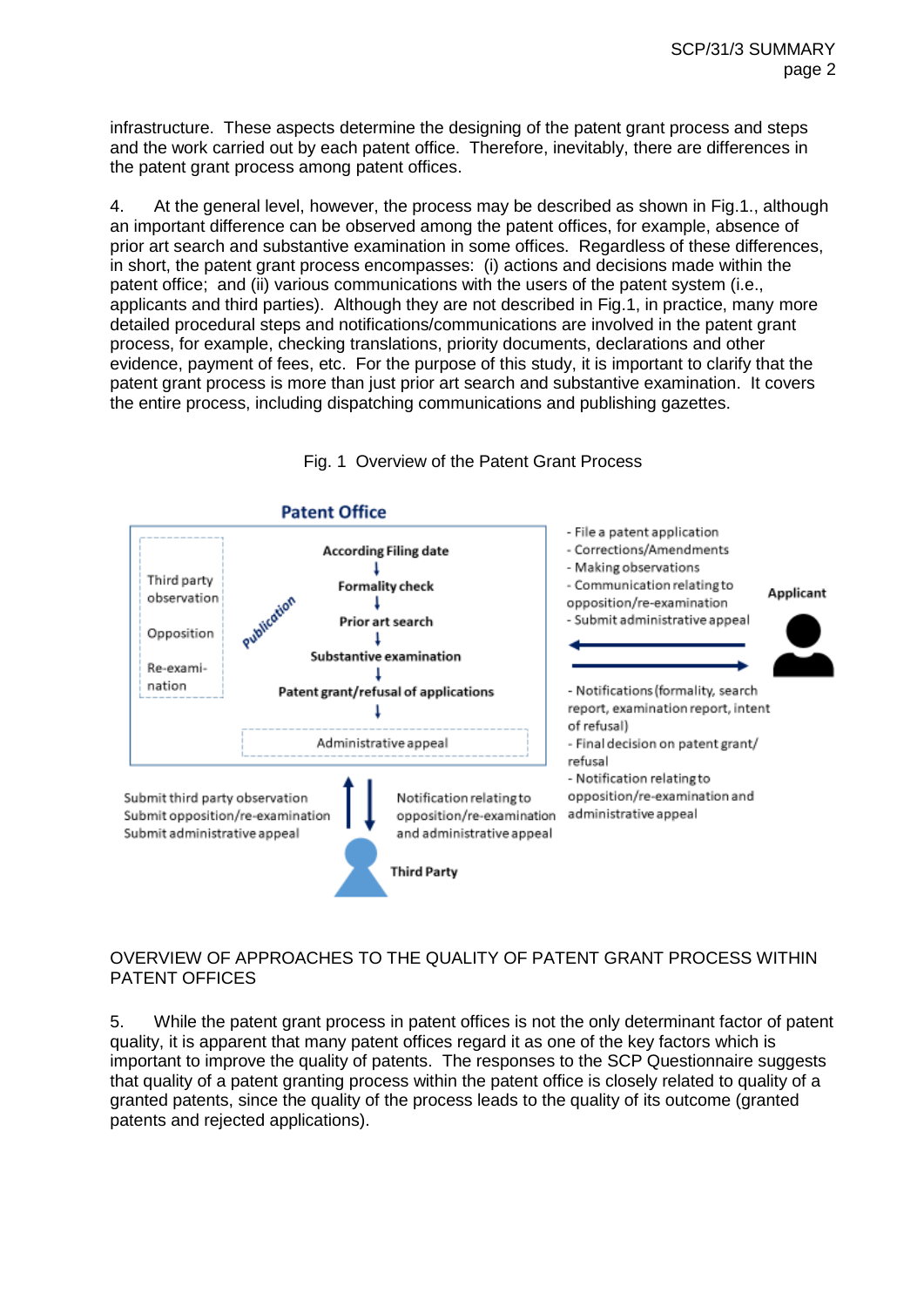6. Although the patent grant process within each office may not be the same, the *raison d'être* of the patent system are probably not much different around the world, regardless of the respective country's level of socio-economic development. In general, the patent system offers incentives to innovate by grating the limited exclusive rights on inventions that meet certain requirements, and providing inventors the possibility of receiving appropriate returns on their innovative activities. At the same time, publication of patents (and patent applications in many countries) facilitates dissemination of new knowledge and accelerates innovation activities by, for example, avoiding the necessity to "re-invent the wheel".

7. Consequently, to meet that goal, many common features that underpin the quality of patent grant procedures may be identified, while the concrete procedural steps and measures taken by each office to ensure the quality process may vary. As a simple example, some offices grant patents following the formality examination only: the mechanism for inspecting the compliance with the substantive patentability requirements is set in the judiciary system, in the form of *ex parte* proceedings between the patentee and a third party. Nevertheless, those patent offices, among other tasks, also receive patent applications, conduct a formality check, publish patents and maintain a patent registry. Therefore, the features such as making decisions in compliance with the applicable law and regulations, taking actions in a timely manner, effective and efficient interaction with stakeholders and proper management of the process may be also relevant in their work.

8. The quality of patent grant process may also be led by the social function of the patent offices as part of the government institutions. Although their social function may be not necessarily identical, the public service function of the patent offices requires certain functionalities that they are expected to fulfill in the society. In that light, certain common features may be identified, regardless of the differences among the procedures in each patent office.

9. From the previous SCP discussions, at the high level, many Member States pointed out that the quality of patent grant process would imply the following: (i) the process should comply with the applicable law and established standards; and (ii) the process should be thorough, complete and reliable/credible. To that end, a number of keywords that feature the quality of patent grant process have often been pronounced by the delegations.

#### Validity/Accuracy

The patent grant process should be in compliance with the applicable law and the established standards so that the actions and decisions taken by the office is legally valid and accurate.

#### **Consistency**

The process should render the same outcome under the same circumstances and conditions. Actions and decisions would be consistent to ensure legal certainty of the process.

#### **Comprehensiveness**

Actions and steps throughout the process should be taken in a thorough and comprehensive manner. The quality process would involve both staff and the higher management. Dialogs with stakeholders and users of the patent system would form an integral part of the quality process.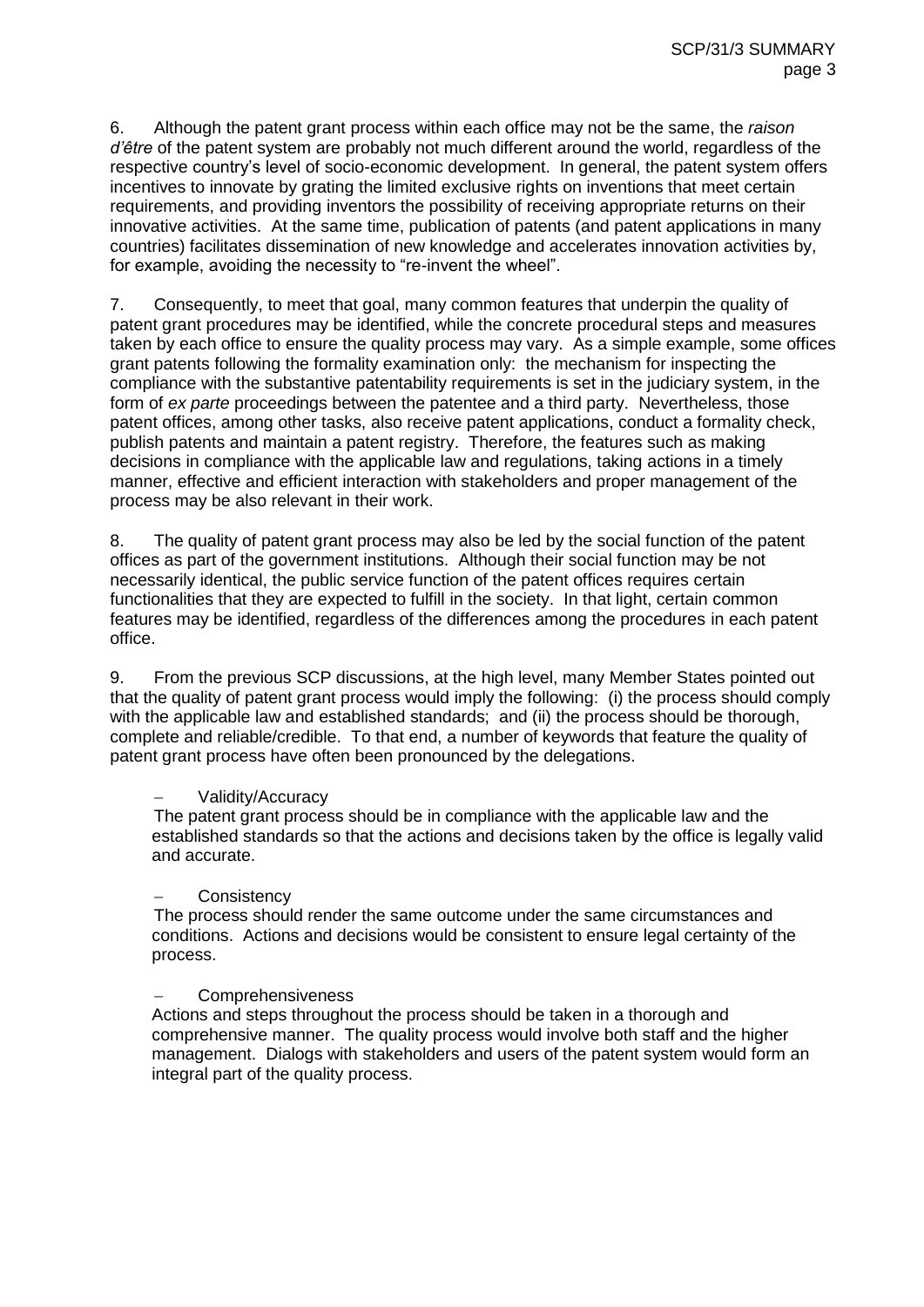#### Timeliness/Efficiency

Actions and decisions taken by the patent office usually have direct or indirect consequences to the applicant and third parties. Inefficient actions and unduly delayed delivery of decisions may create uncertainty and have inadvertent negative effects on both the applicant and third parties.

#### Relevance

The internal situation of the patent office as well as external settings surrounding the patent office change with time. The process, therefore, requires continuous improvement and management so that it remains to be valid, consistent, comprehensive and timely.

10. The patent grant process in a patent office consists of a number actions and decisions taken throughout the process. Since the quality of the entire process and the quality of each action and decision are inseparable, the above keywords may apply to the process at large as well as to each action and decision taken at each step of the process.

11. While the above keywords hint at the important features of the quality of the patent grant process, the process could also be looked at from its components, such as: (i) process designs and steps; (ii) patent office staff who carry out those steps; (iii) tools and infrastructures that assist the staff; and (iv) management of the process operation. Optimization of those process components to strive for the valid, consistent, comprehensive, timely and relevant patent grant process may be one way of looking at the quality of the patent grant process.

#### Optimization of process design and steps

12. While national/regional policy and law establish the policy and legal framework of the patent grant process, detailed practical steps, flow of work and timeframes need to be built into the process in order to be operational. Optimizing the designing of the process and steps for higher validity, consistency, comprehensiveness, timeliness and relevance is a measure taken by many patent offices. Oftentimes, designing an optimal process needs to take into account the available resources, tools and infrastructure as well as practical constraints of each office. In that light, there would be no one single process that could be considered optimal in all patent offices.

13. Nevertheless, certain aspects have been highlighted during the SCP sessions, for example:

 The patent grant process is a due process which ensures the right of parties to be heard;

 It is a streamlined yet comprehensive process that allows timely actions and decision-making. It would meet the needs of the stakeholders and the society that may be constantly changing;

 The prior art search and examination process involves complex and resource intensive actions and decision-making. Therefore, much effort has been made to optimize the process design in this area. With a view to increasing the validity of decisions and streamlining the process, international collaborations in various ways, for example, utilization of search and examination work products and expertise of other offices, have been integrated in the patent grant process of many offices;

 If the process involves different sectors in the patent office or in another institution, effective coordination among the sectors may increase validity, consistency, comprehensiveness, timeliness and relevance of actions and decisions;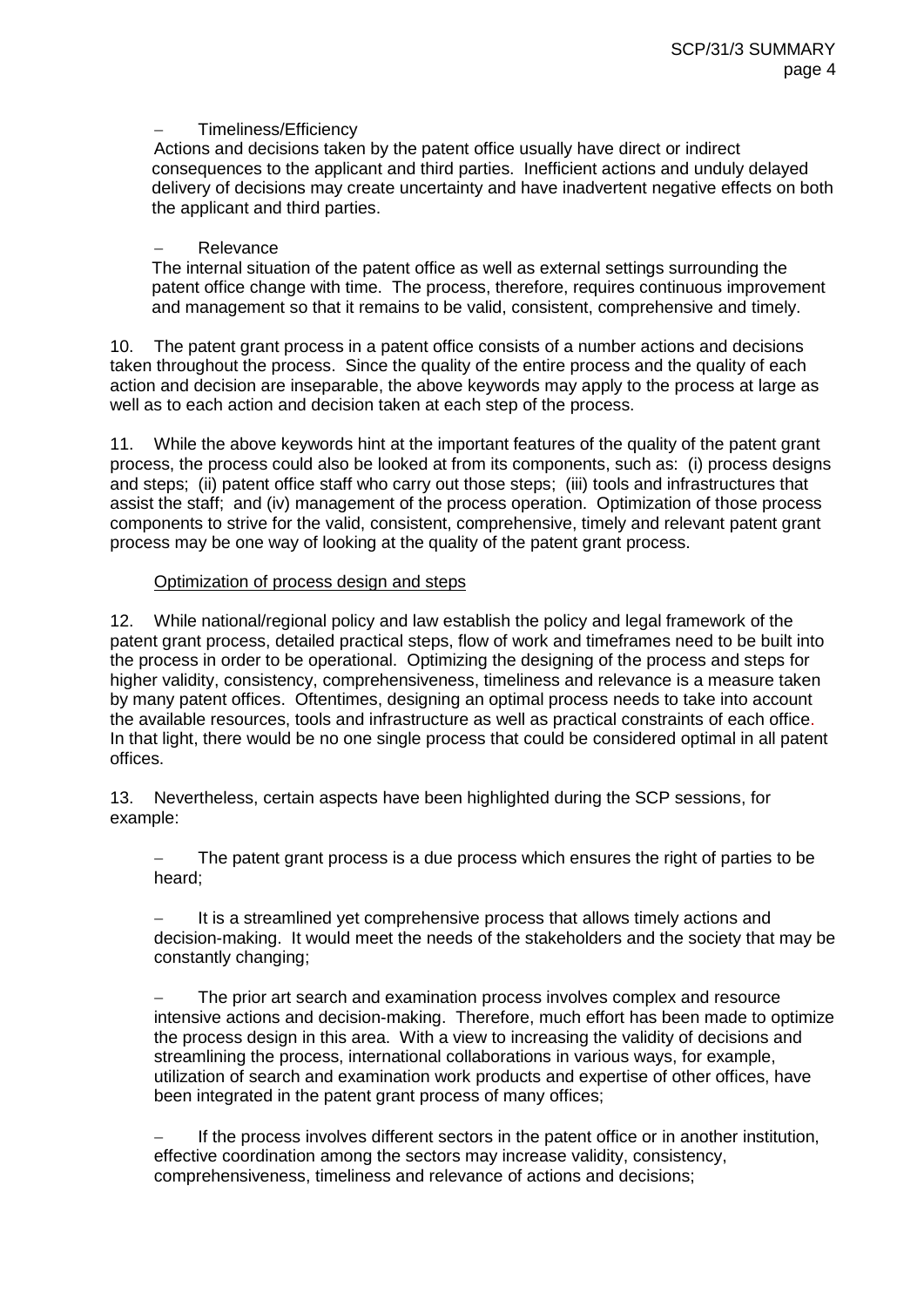For higher credibility of granted patents, third parties may be able to contribute to prior art search. If other conditions are favorable, such an administrative procedure provides a simpler path than litigation to review the validity of patents.

#### Optimization of human resources

14. Since actions and decisions throughout the process are taken by humans, optimization of human resources is considered as an important component of the quality patent grant process. Both quantitative and qualitative aspects may be relevant to the quality process. In general, involvement of management and leadership as well as management of staff performance are also considered important in the quality process.

15. As well-trained staff having sufficient skills to carry out their duties is key to the quality process, regular training and capacity building activities are conducted in many patent offices for their staff. In many cases, not only experienced staff in the patent office but also external experts act as trainers. In particular, in order to improve skills for patent search and examination, some offices provide not only general capacity building training to examiners, but also training for examiners to properly contextualize and leverage search and examination work products of other offices. Exchange of examiners with other offices to share and discuss examination practices of the respective offices, on-the-job-training or internship are considered useful, as they are practical trainings closely related to the trainees' daily work.

#### Optimization of tools and infrastructures

16. Various tools and technical infrastructures assist patent office staff to take actions and make decisions. They improve validity and efficiency of the actions and decisions to be made during the patent grant process. Computer assisted processes, which have been deployed in many patent offices, streamline the filing, formality check, prior art search, examination and publication of patent applications and patents. Digital communication facilitates communications within the patent office as well as those between the office staff and various stakeholders outside the office.

17. In relation to prior art search and examination, access to patent and non-patent literature databases is critical for examiners to make valid decisions. IT tools and platforms play an important role in sharing and accessing published patent applications and patents in other offices. They also facilitate access to information regarding search and examination work carried out by other offices on the corresponding foreign patent applications. Strong bilateral, regional and international cooperation is present in this regard. For example, some offices share their in-house prior art search systems with other offices or assist their collaborating offices to access paid databases.

18. Beyond the technical tools, guidelines and manuals for carrying out the formality check, prior art search and examination are established in many patent offices, so that the actions and decisions by the office staff are valid and consistent.

19. In addition, as described in Fig. 1, quality of actions by applicants and third parties may also have implications to the patent grant process: for example, to what extent the patent application submitted by the applicant meets the legal requirements, or whether the information submitted to the office by a third party is truly relevant prior art or not. Clear, concise and comprehensive guides for users of the patent office may assist them to navigate the complex patent grant process.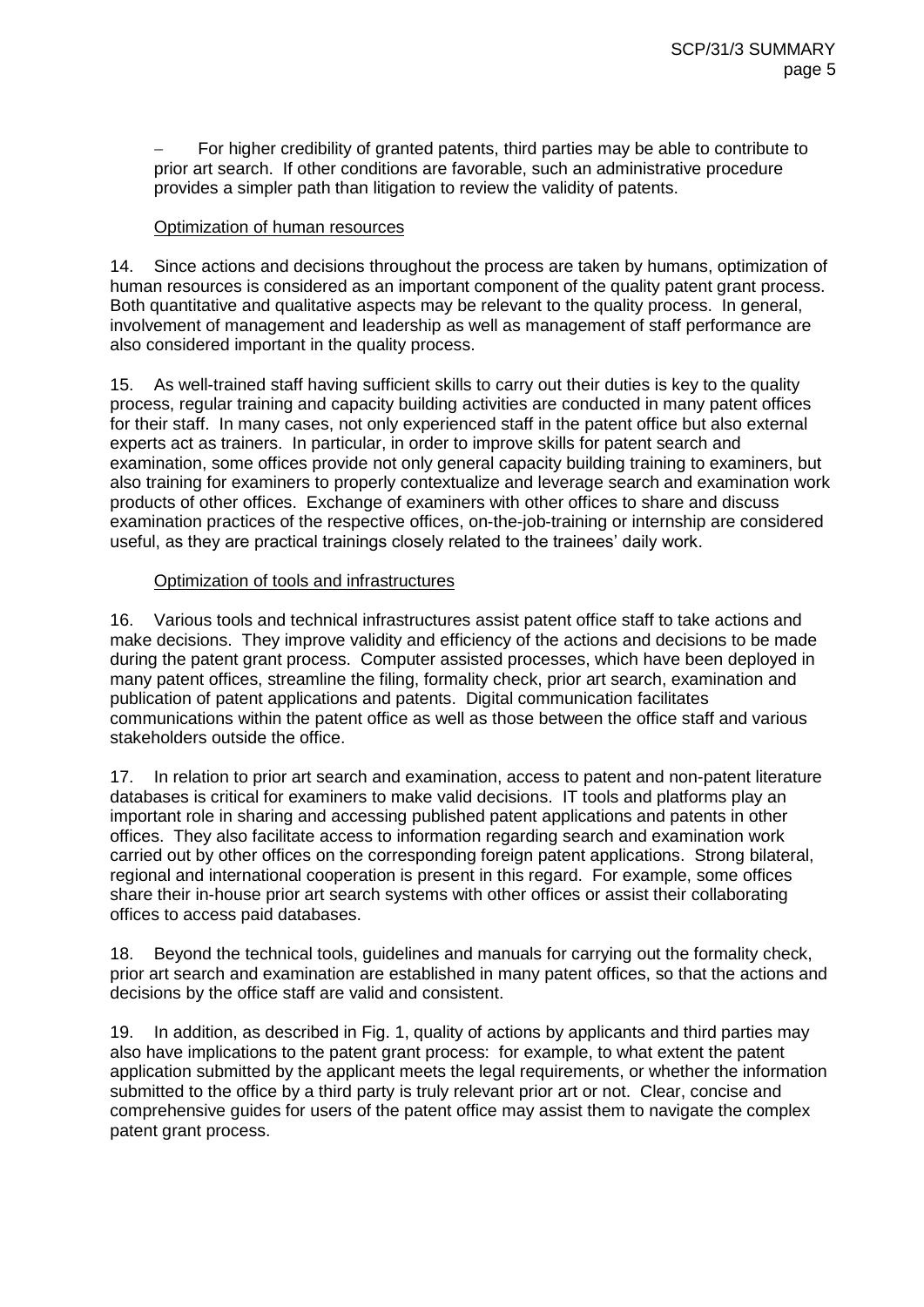#### Optimization of the public notice process

20. The disclosure function of the patent system is considered as the cornerstone of the patent system. Accessibility to, and timely dissemination of, the technical contents and bibliographic data of patent applications and granted patents is a crucial step in the patent grant process. In addition, the patent grant process generates other types of information which may be useful for stakeholders and the public at large. They may include legal status of patent applications and patents, prior art search and examination reports produced by the patent office, official communications between the patent office and the applicants or third parties.

21. In addition to the accessibility of the relevant information and timeliness of dissemination, accuracy of the disseminated information may be another aspect of the quality. Databases and patent registries need to be credible. They should be updated regularly so that they incorporate the latest data and information concerned.

22. The quality of communication between the patent office and its users is another aspect that has been highlighted in the SCP discussion. Importance of good communication skills that convey information to others in a clear, concise and unambiguous manner may apply to any dialogue with the users, from a telephone query to a substantive examination report.

#### Optimization of process management

23. In order to operate the quality patent grant process in a sustainable manner, a systematic and comprehensive quality management, rather than an ad-hoc review of a single step or action in an isolated manner, may be integrated in the operational framework of patent offices. Quality management focuses not only on the outcome of the process, but also on each step in the process.

24. In general, quality management ensures that the process and its output is consistent and predictable. Patent offices need to constantly adapt to the ever changing external and internal environment to meet their respective goals: for example, evolution of national policies and innovation environment, emergence of new technology and tools or increasing workload. Consistent and predictable outputs of the patent grant process can be achieved more effectively and efficiently when actions in the process is understood and managed as interrelated parts that function as a coherent system.

25. The quality management usually involves four main components: quality planning, quality assurance, quality control and quality improvement. Quality assurance is the planned or systematic actions necessary to provide enough confidence that a product or service will satisfy the given requirements. Quality control is the ongoing effort to maintain the integrity of a process to maintain the reliability of achieving a desired outcome. Gathering facts enabling the offices to monitor, measure, analyze and adapt planned actions throughout the process as well as to improve the output of the process is an essential part of the quality management. Oftentimes, feedback from the users of the patent office is part of the inputs for the monitoring and review.

26. While there are many methods for quality improvement, some patent offices sought their quality management system being certified by a recognized standard, most commonly the ISO 9001 standard series (the most recent version is ISO 9001:2015). It covers the processes and systems of the organization rather than the quality of the service actually delivered. The practical implementation of quality management systems vary from one office to another, depending on the size of the office and the type of work involved. However, certain general principles run through any system. In essence, for example: (i) the office should be clear on its functions and provide the necessary resources (staff, premises, equipment and training) to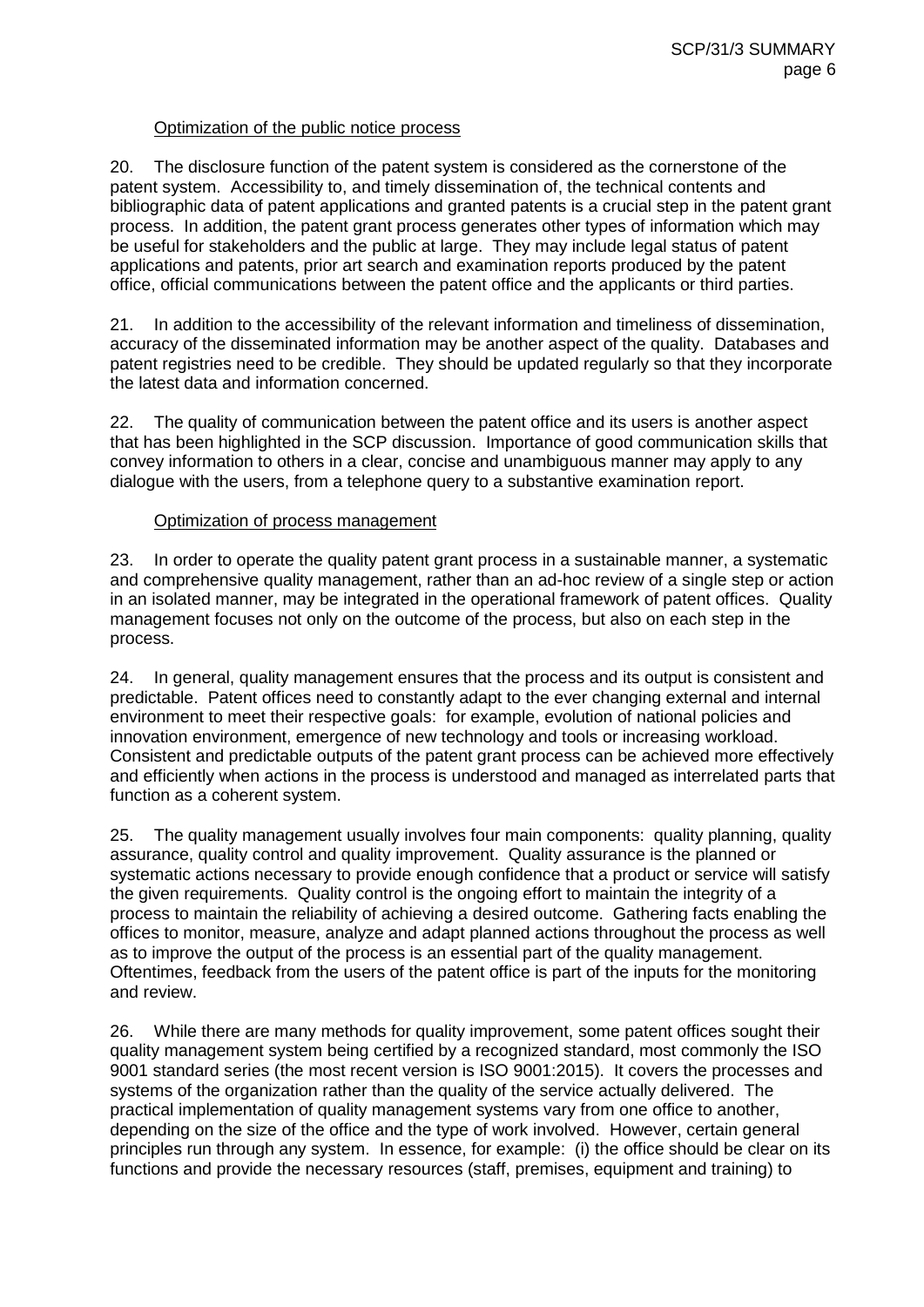deliver these functions, effectively; (ii) it should have procedures for quality assurance with arrangements for effective communications and feedback to staff of the office; and (iii) it provides a review mechanism that monitors, measures analyze and continuously improve its performance.

EXAMPLES OF APPROACHES TO THE QUALITY OF PATENT GRANT PROCESS WITHIN PATENT OFFICES

27. This sub-section describes concrete examples of approaches to the quality of patent grant process within IP offices. In other words, it shows how some offices address the above features of the quality patent grant process in their respective settings.

28. With respect to the optimization of process design and steps, many offices have introduced mechanisms that allow them to integrate, in their patent grant process, supplementary information received from parties outside the office. Such supplementary information that is otherwise not available to patent examiners, but may be nevertheless relevant to the patentability, is considered useful to improve the validity and timeliness of actions and decisions as well as the completeness of prior art search and examination. One possible approach to this end is to get information from third parties (for example, third party observation and opposition). Another approach is to get information from other offices (for example, sharing of search and examination reports and collaboration in search and examination).

29. In relation to the optimization of human resources, various types of training activities have been conducted by patent offices for their staff. In particular, various training modalities relating to prior art search and examination have been reported to the SCP. The document introduces some of those training activities.

30. On the optimization of tools and infrastructures, IT tools and platforms that assist prior art search and examination are reported by some offices. They not only provide prior art search functionality but also allow access to search and examination reports and legal status information, enable file inspection or international sharing of patent information and data.

31. Patent offices have already started to use artificial intelligence (AI) technology to facilitate office administration and delivery of their service, including in the patent grant process. In general, guidelines and manuals indicate how the relevant law is applied in the patent office practice. When new technology emerges, it often raises questions about practical application of the patentability criteria to inventions from such technical field. In some offices, guidelines are prepared in order to clarify those questions.

32. With respect to the optimization of process management, quality management systems of some patent offices are introduced in the document.

33. It is observed that patent offices seek international cooperation in order to optimize their various process components. For example, trainings for acquiring expertise and skills are carried out in cooperation with another patent office, or exchange of examiner are organized with other patent offices in order to understand the laws and practices of the other offices for better exploitation of their work products. Patent information and databases are shared with other patent offices to facilitate prior art search. Further, prior art search and examination are conducted in cooperation with other offices through, for example, sharing search and